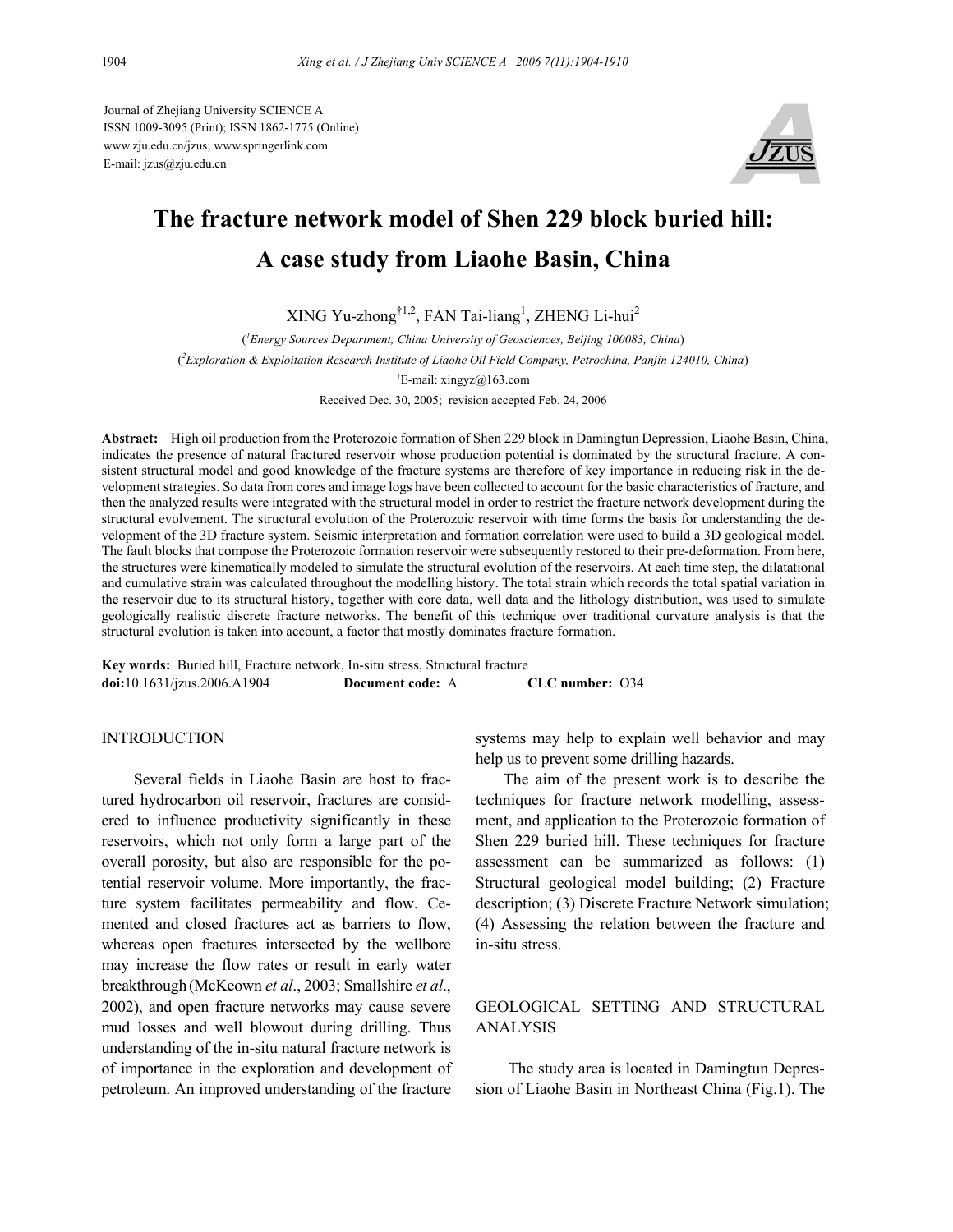Proterozoic series consists of mudstones, sandstones and carbonates (Fig.2), some of the rock has metamorphed slightly. The series is subdivided in formations and members comprising distinctive facies associations, interpreted as the products of deposition in sea or lake environments. The base of the formation is marked by an unconformity with the underlying succession (base rock). The overlying Mesozoic igneous rock or mudstone form the reservoir seal, some mudstone can act as source rock.



**Fig.1 Location of about 20 km<sup>2</sup> study area** 



**Fig.2 Stratigraphic column for study area** 

In order to predict regional fracture patterns, it is necessary to identify the main processes responsible for fracturing. No straightforward answer exists as different processes may be dominant in various geological settings and is highly dependent on the various phases and characteristics of the local geological history (Sanders *et al*., 2002), and fracturing also takes place in essentially undeformed regions (Price and Cosgrove, 1990) but this has a much more regional character and is strongly lithology related. With a 3D geological model we can study the geological history of the structure in an analytical way and identify the highly deformed regions. Though traditional curvature analysis has often been used for fracture assessment (Price and Cosgrove, 1990), curvature analysis on the present day geological model gives limited insight for fracture purposes as it only analyses the geometry on the present day model statically (Lisle, 1994). So the structural evolution does have a profound impact on the identification of highly deformed zones.

According to the result of previous study, the tectonic evolution of the area and its surroundings can be divided into the following four main phases (Shi, 1988):

(1) Archaean-Paleozoic: the area belongs to North China platform (relatively stable clastic and carbonate sedimentary architecture), during which period the main tectonic movement was upright or straight down, which led to the erosion of Palaeozoic formations.

(2) Early Mesozoic (Indo-Chinese epoch): The area suffered complex structural movement during this period, main tectonic movement was folding (especially vertical folding), and thus formed mostly NE transversal tensile fracture and NW or NE inclined shear fracture.

(3) Late Mesozoic (Yanshanian): Because of the NWW extension, the area was subjected to faulting movements along previous structure, resulting in block faulting with the structure axial direction turning from NW to NNE, which caused the shear fractures (NNE) and tensile fractures (NE and NNE).

## GEOLOGICAL MODEL BUILDING

To constrain the parameters that can describe the observed fracture pattern, the fundament is a valid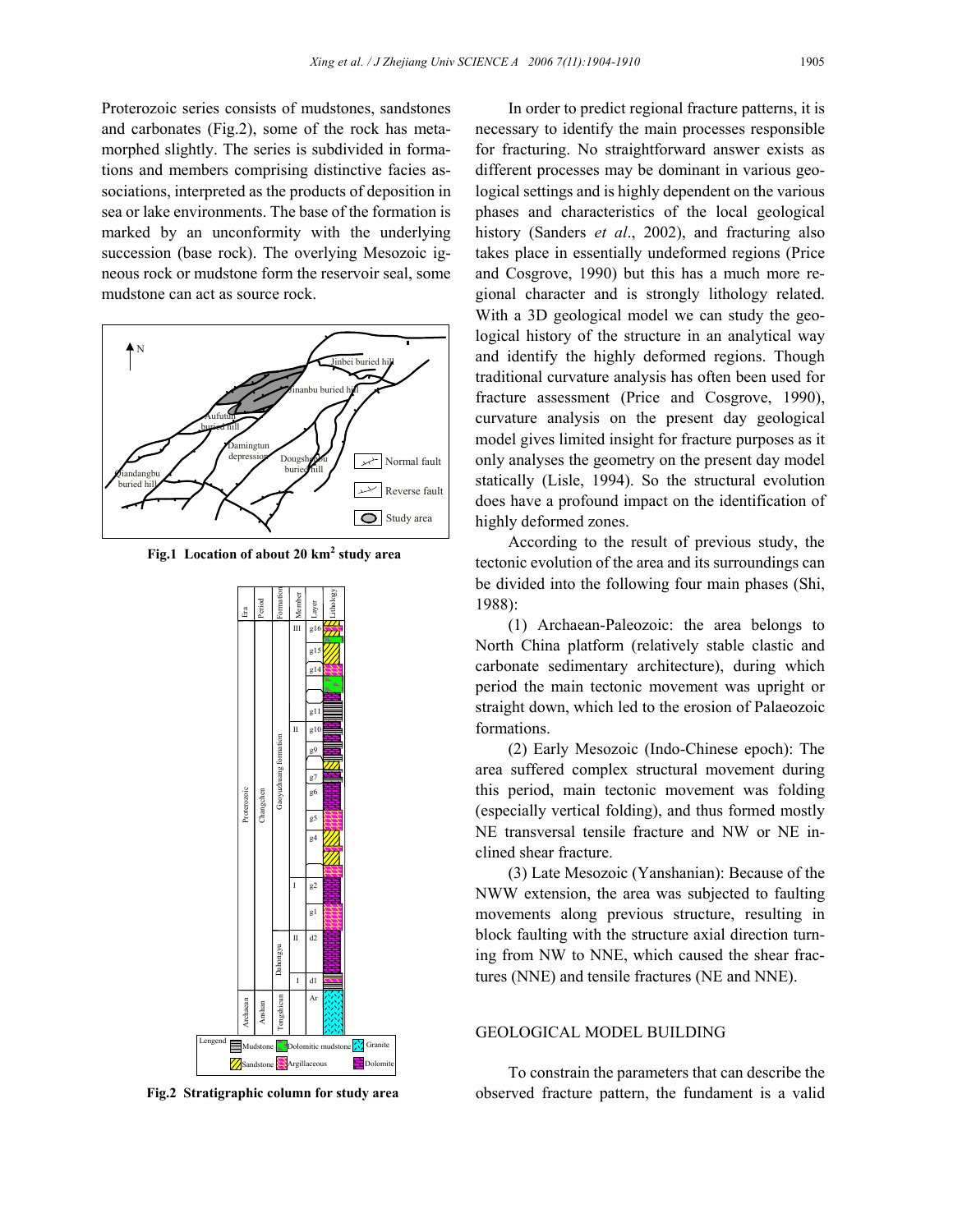geological model. The data used to build the geological model consist of 3D seismic data, outcrop measurements, and well data (core and well logging data). The 3D seismic data show good controls on the top of the formation above the buried hill, but the Archeozoic formation is obscure. In order to build a valid geological model all data obtained was integrated. The structural profiles were constructed and subsequently balanced to check for their geological validation. In addition, kinematic restorations were carried out in order to constrain the shape of the Proterozoic formation top. As such, consistency of structural style is thought to reduce risk in geological interpretation.

The balanced profiles were subsequently inputted into 3D structural restoration software 3DMove, where the horizons of the individual profiles were connected to make a 3D geological model (Fig.3). Apart from the useful visualization, this also serves to test if the lateral variations in the interpretation are valid in the 3D space. Geological maps were used to track lateral trends. Finally, 3D seismic data were inputted to validate the constructed model.



**Fig.3 Geological model of the study area** 

## FRACTURE DESCRIPTION

Among 69 wells distributed over the study area, 14 are core wells with core length of 108.2 m and 12 are FMI well across the field (Fig.4), more than 1700 fractures have been measured or analyzed using core and FMI well log data.

## **Geometrical parameters**

The following three geometrical parameters are at least required for quantifying a fracture network:



**Fig.4 The FMI and core wells location on the study area** 

orientation, size and spacing (or frequency, which is 1/spacing).

#### **Orientation**

An overview of the fracture trends identified in the Proterozoic formation and the result are shown in Fig.5. From the figure we can see the fractures orientations are relatively complex. Three main fracture trends prevailed: NE-NNE, NW-NNW, and E-W. In addition, the dominant fracture trend almost matches the orientation of the nearest seismically imaged fault trend namely NE-NNE, NW-NNW and E-W.



**Fig.5 Fracture orientations (azimuth) of different wells at different location** 

## **Size (fracture extent)**

Deterministic determination of the average size of fractures intersected by a simple core is practically impossible while it is reasonable in theory, because the probability of a core to intersect a fracture, and the chance of this intersected fracture to terminate in the core mainly depend on the fracture size and the borehole size. In order to estimate the fracture extent we used the method supposed by Gauthier *et al*.(2000). Though this approach cannot give absolutely accurate estimates of fracture size, the relative size of each fracture set can be assessed objectively. The result shows that fractures with N-W and W-E trends are relatively short, those with a NE-SW or NNE-SSW trend show a larger spread in size.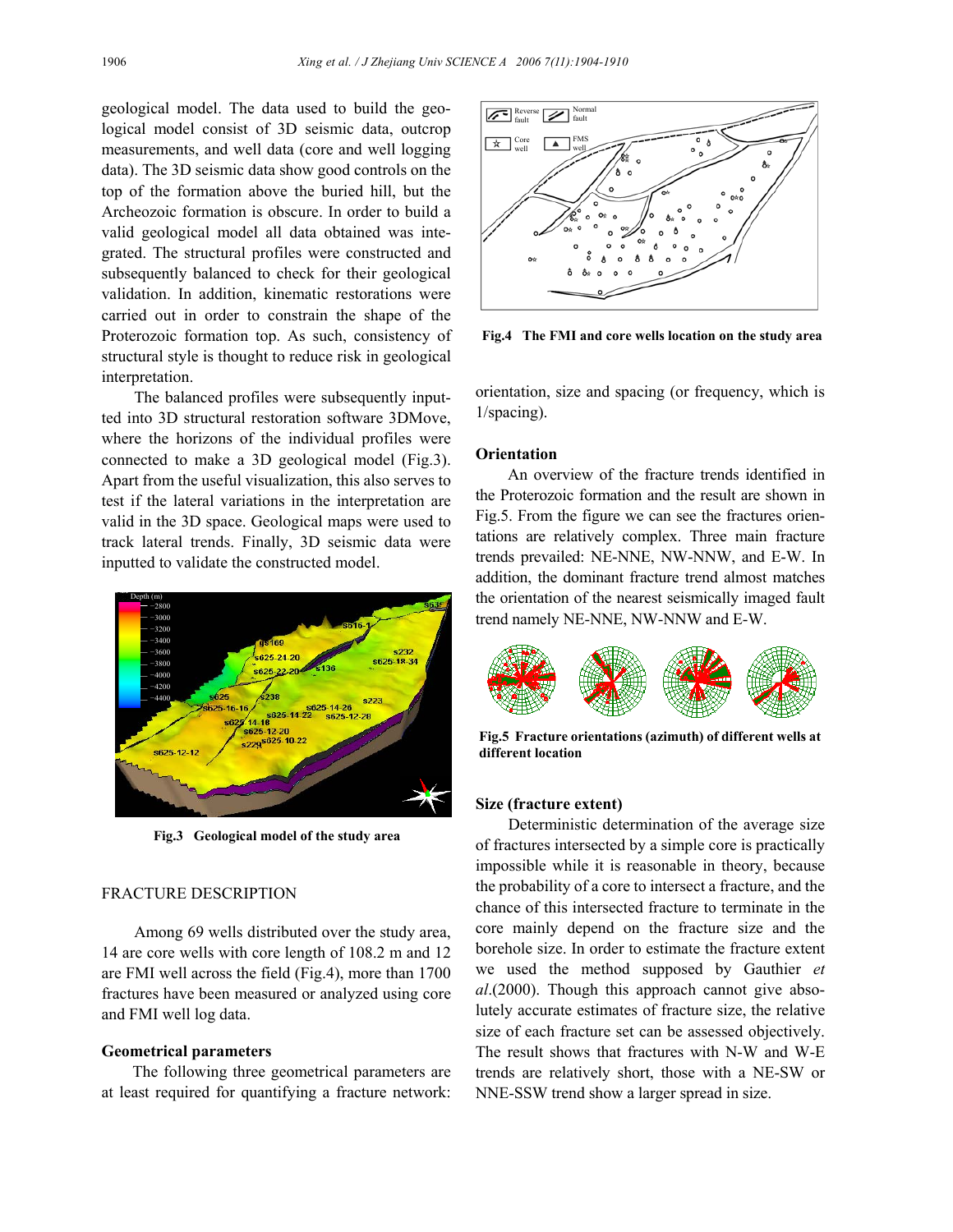#### **Fracture density**

In the complete fracture network (comprising various sets) simulation, the estimation of the fracture density is required. In this study, determining the spacing distribution for each fracture set can be obtained from image log and core data.

Fracture spacing is the distance between the fracture planes. In order to obtain more accurate fracture density, we used the correction method proposed by Terzaghi (1965) to evaluate the error related to the orientation of the well trajectory with respect to the fracture set orientation. This method consists of weighting each directional data as a function of the cosines of the angle between the core axis and the fracture pole vector (Fig.6).



**Fig.6 Effect of well-orientation correction on fracture density.**  $N_0$  is the number of observed fracture;  $N_t$  is the **number of corrected fracture.**  $N_f = N_o / \sin(\beta)$ 

From the statistical result combined with well location, it is obvious that fracture spacing is mainly controlled by lithology and structural position. Fig.7 shows average spacing values ranging from 1 cm to 9 cm. The fracture density increases with the shorter distance to fault (Table 1), the average fracture spacing is 2.3 cm in dolomite reservoir and 3.1 cm in sandstone reservoir, while there is almost no fracture in other layers.

**Table 1 Fracture spacing variations with fault distance** 

| Distance to the nearest<br>fault $(m)$ | Average fracture<br>spacing (cm) |  |  |
|----------------------------------------|----------------------------------|--|--|
| 300                                    | 1.6                              |  |  |
| 400                                    | 4.7                              |  |  |
| 500                                    | 73                               |  |  |
| 700                                    | 11 0                             |  |  |



**Fig.7 Fracture spacing distribution** 

# GENETIC FRACTURE PARAMETERS

#### **Fracture type**

Fracture type can be classified according to mechanical origin which indicates the stress regime in which the fractures formed (Engelder, 1985) and is a key parameter to understand their impact on reservoir behaviour (Loosveld and Franssen, 1992). The following four mechanical origins are commonly distinguished in the study area.

(1) Tension fractures form perpendicular to  $\sigma_3$ (smallest principal stress) and are characterized by movement perpendicular to the fracture plane. If not cemented, these fractures improve reservoir permeability and connectivity.

(2) Shear fractures form as conjugate sets of Coulomb slip planes oblique to  $\sigma_1$  (largest principal stress), the intersection of the fracture planes is parallel to  $\sigma_2$  (intermediate principal stress), this type of fracture is characterized by movement in the fracture plane. Generally, shear fractures result in permeability reduction.

(3) Dilational shear fractures have movement components in and perpendicular to the fracture planes. If uncemented, these fractures improve reservoir permeability and connectivity.

(4) Coring-induced fractures form in response to stress changes during the drilling and coring process.

## **Fracture infilling and effect on fluid flow**

Three types of fracture planes (open, closed and cemented) are distinguished with respect to their effect on fluid flow.

From the table (Table 2) of fracture cement we can find that most fractures in this area are open, and some fractures are filled with calcite.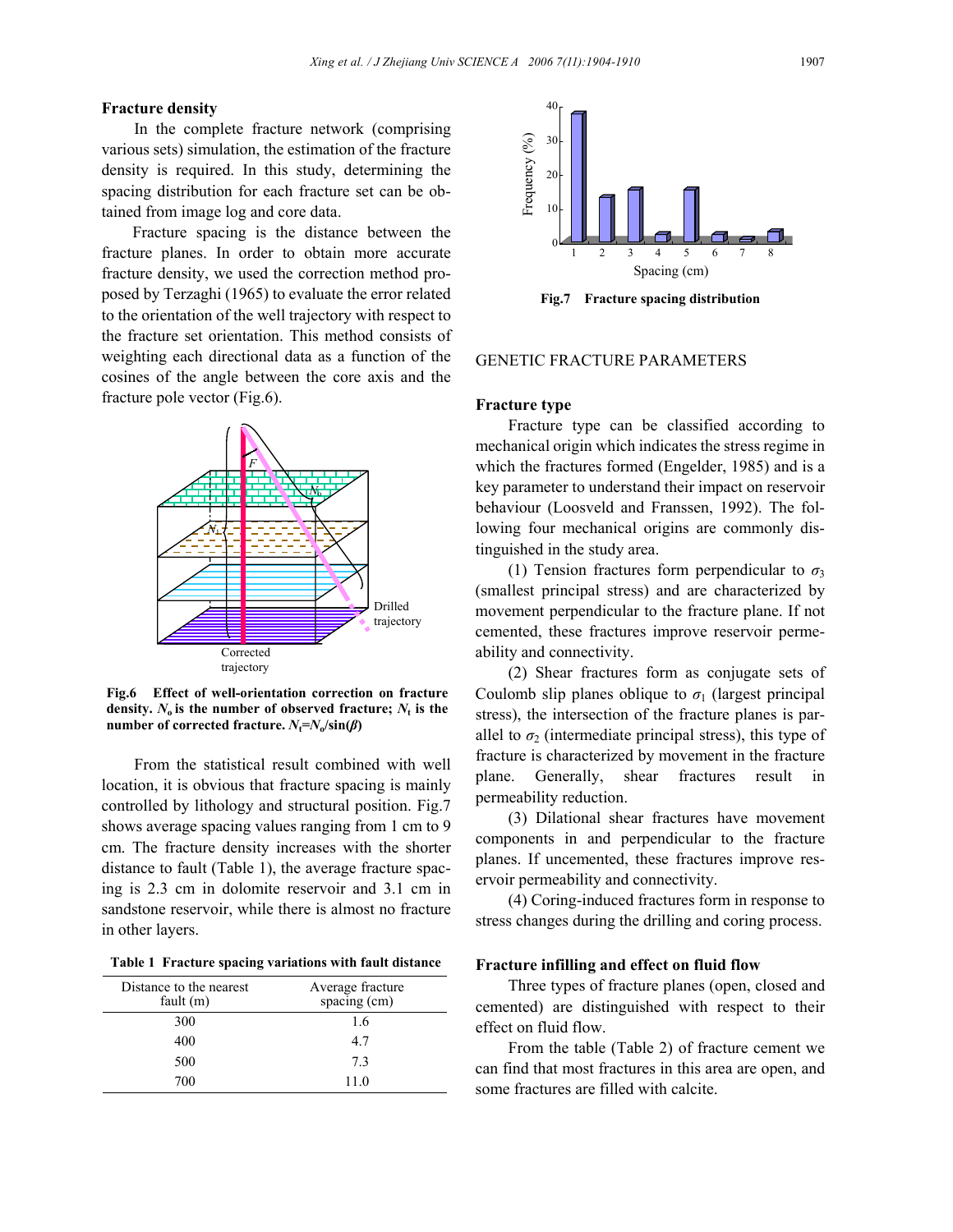| Average fracture<br>orientation | Type<br>(open or cemented with)      |  |  |
|---------------------------------|--------------------------------------|--|--|
| NNE-SSW                         | Open                                 |  |  |
| NW-SE                           | Open (some were filled with calcite) |  |  |
| E-W                             | Calcite, siderite                    |  |  |

**Table 2 Fracture characteristic of study area** 

## **Timing**

In order to assess the development of the fracture network and the relation of fracture formation to the structural evolution of the area, relative timing should be considered. The relative timing of fracture development can be established from abutting relationships (Engelder and Geiser, 1980). Joints tend to abut against any pre-existing plane of weakness (older fractures). The joints can therefore be assumed to be younger if a joint set systematically abuts against another set (Fig.8). From the figure we can see the oldest fracture is I set, the youngest fracture set is III.



**Fig.8 Different fracture sets** 

A more accurate timing method is to reveal the fracture's forming time by the isotopic signatures of the cements. Stable-isotope data (Table 3) combined with fluid-inclusion analyses of the matrix and fracture cements are used to determine the pore-water origin and paleotemperature during the period the cements precipitated. From the former result the fracture is formed mainly during the Indo-Chinese epoch (150 Ma) and Yanshanin (63.9 Ma).

**Table 3 Isotopes data in cemented mineral** 

|        | Early                                   |       |                 | Later                                 |       |
|--------|-----------------------------------------|-------|-----------------|---------------------------------------|-------|
| Sample | $^{206}Pb/^{204}Pb$ $^{207}Pb/^{204}Pb$ |       | Sample          | $^{206}Ph/^{204}Ph~^{207}Ph/^{204}Ph$ |       |
| Y1     | 17.95                                   | 16.01 | Y22             | 42.65                                 | 18.19 |
| Y2     | 20.00                                   | 16.12 | Y23             | 51.25                                 | 18.70 |
| Y3     | 25.12                                   | 16.50 | Y24             | 15.20                                 | 16.19 |
| Y4     | 34.05                                   | 17.12 | Y25             | 20.95                                 | 16.45 |
| $Y_5$  | 42.25                                   | 17.57 | Y <sub>26</sub> | 23.01                                 | 16.70 |
| Υ6     | 48.15                                   | 18.07 | Y27             | 26.75                                 | 16.89 |

### DISCRETE FRACTURE MODEL BUILDING

It is important to simulate fracture networks as they enable visualization and analysis of spatial variation in fracture intensity and orientation. At the same time we can understand the fracture observations obtained from wells and outcrop, and extrapolate fracture networks in areas where we have no data. So the fracture network model building should be geologically realistic, and its realizations should be controlled by geological rules, such as geological settings, lithology distribution and well data, not just a stochastic representation of a natural fracture network. Although cores and image logs are sparse and random, they can be a condition of the fracture model building; therefore, a systematic methodology needs to be applied to all available data.

Lithology influence on fracture growth is a very important factor for the formation of tectonic fracture sets in this case. Lithology distribution is obtained by seismic inversion combined with well logging (Fig.9).



**Fig.9 Lithology distribution of the study area** 

The workflow is as follow. In the 3D model, the fault blocks are restored kinematically by moving them over the fault surface, until footwall cut-off matches hanging wall cut-off along the fault (i.e. displacement is zero all along the fault), during restoration the rock volume is preserved, and then reversing the fault-block restoration in a number of time steps. At each time step the geometry of the last step is compared with the actual geometry, and the difference defines the local strain values. These strain values are added up at every time step in order to arrive at a cumulative strain value at the end of the forward modeling routine, i.e. the present day geometry.

After the restoration, we used a Fracture Gen-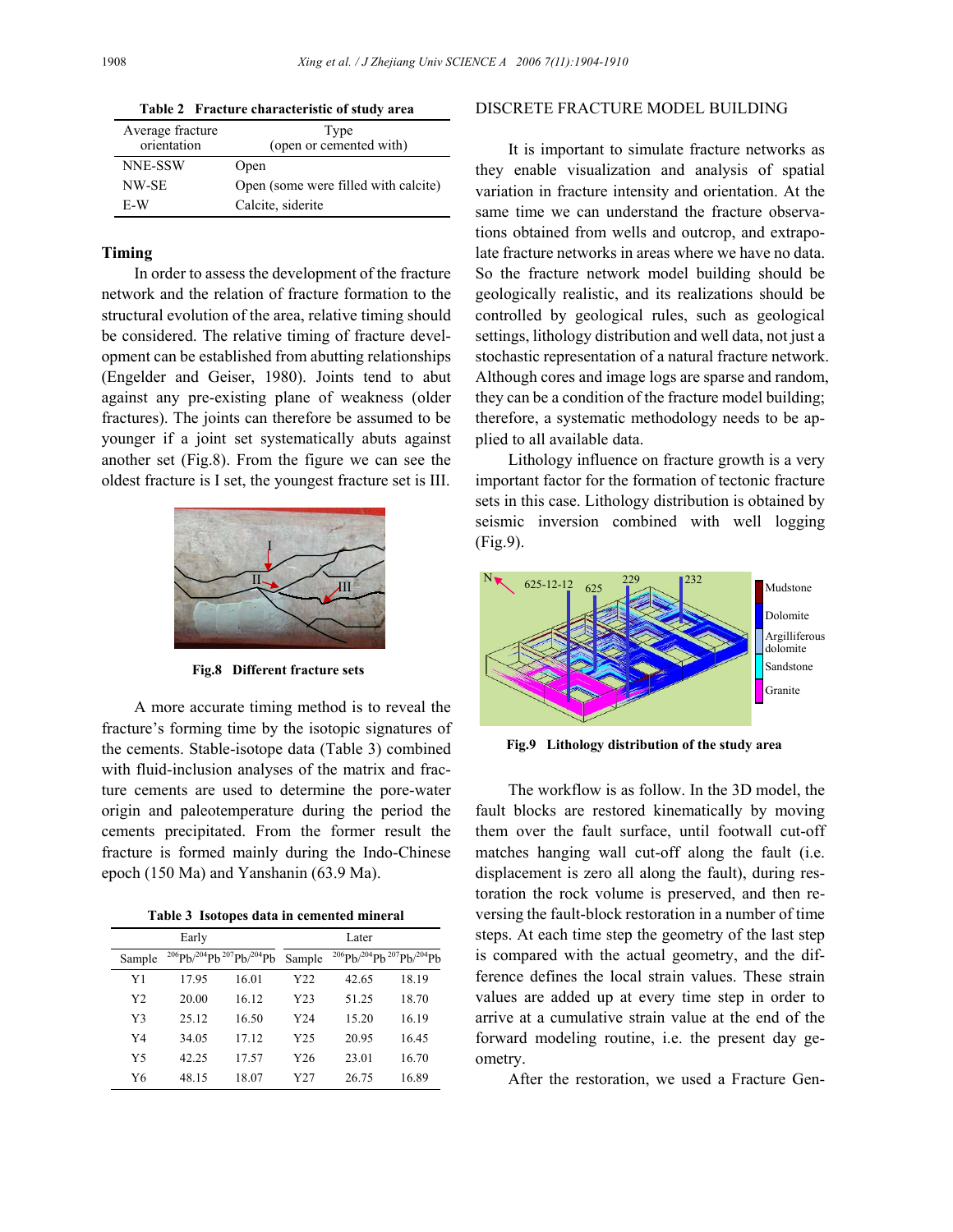erator module in the restoration software 3DMove to interactively control fracture density, length, orientation and fracture type of multiple simultaneous fracture sets. All characters are controlled by numerical attribute maps such as cumulative strain and lithology distribution map.

The fracture network model is shown in Fig.10. Dots represent oil wells, different colors of lines denote different fractures formed in different geological phases, the orientation of lines shows the fracture orientation and the density of lines denotes the fracture relative density.



**Fig.10 Fracture network of Proterozoic formation** 

From the result we can draw a conclusion that most fractures occur around the fault, and the fracture density decreases with the distance from the fault. At the same time, the fracture density is controlled by the lithology, in the dolomite distribution area, fractures are more developed than in any other places.

# PRESENT STRESS ANALYSIS

As what is observed in fractured cores, a number of fracture sets tend to be closed while others tend to be open. Therefore it is important to have a good understanding of the fracture network in the early stage of the development of oil field, especially understanding which fractures are effective to fluid flow. This work can be done by analyzing its tendency to be opened or closed in a certain regional stress field to the fracture network.

The shear stress/normal stress ratios are ana-

lyzed in various ways to get the slip tendency, dilation tendency and leakage tendency of fracture networks in regional stress conditions. The stress directions and magnitudes were obtained by experiments. The dilation tendency can be viewed along with an equal area net view of the regional stresses. The effect of changes in the regional stress directions can be seen interactively with a map view of fracture. In this example, the regional tectonic stresses are primary factors in controlling the flow paths in fracture networks. And thus a rapid analysis of the stress ratio and various images can suggest the connectivity and flow paths in the fracture network (Fig.11).



**Fig.11 Leakage tendency of the fracture network**

Fig.11 shows the leakage of the study area, the elliptic regions imply higher leakage tendency, while other regions imply lower leakage tendency.

# APPLICATION OF FRACTURE NET WORK

The best way to validate the pattern is through well observations and production data. Wells drilled in several parts of the area seem to confirm the simulated fracture pattern, i.e. oil well in high fracture density area had high production at the beginning of the perforation.

According to the results and interpretations presented above we designed 8 horizon wells in intensive fracture zones, the wells have much greater production than any other wells of this area, the average production is 60 t/d while other wells is 10 t/d.